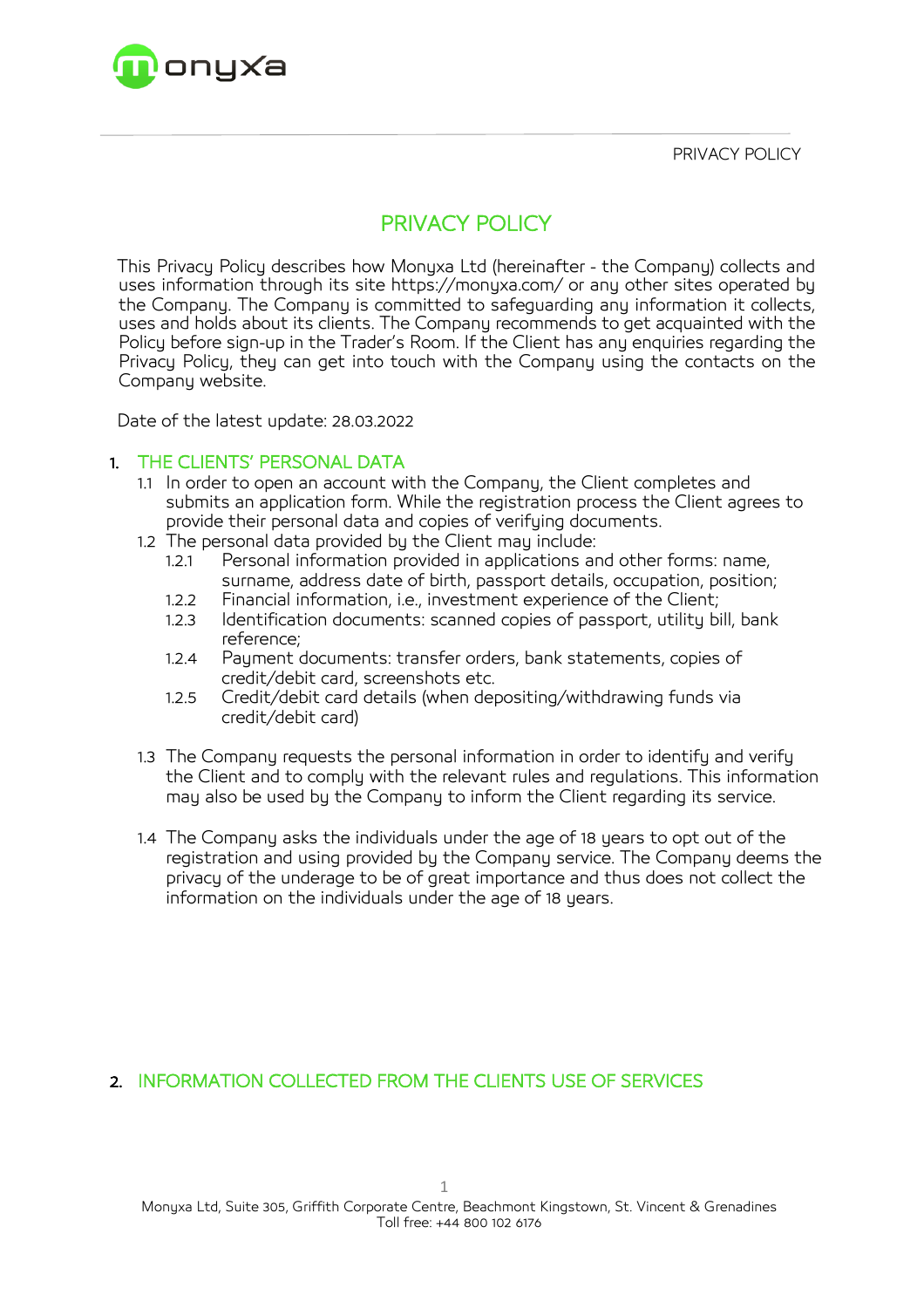

- 2.1 Tracking systems used on the Company's website(s) may collect additional Client's data in order to optimize the services provided there for clients. This data may include information about the Client's device, log information, location information, cookies.
- 2.2 By receiving this information, the Company can provide the Client with the most appropriate version of the website(s), to track user action and therefore troubleshoot any issues that may occur, improve the performance of the website(s), improve the future advertising campaigns.

## 3. CONFIDENTIALITY OF THE CLIENT'S PERSONAL DATA

- 3.1 The Company shall not disclose to a third party any of its clients' confidential information unless:
- 3.1.2 it is required to do so by a regulatory authority of a competent jurisdiction. In such circumstances, the Company undertakes to officially inform the third party about the confidential nature of the information.
- 3.1.3 conveyance of the information to third parties is carried out for the sole purpose of processing the Client's trading and non-trading instructions. In this case the third parties may be associated or affiliated companies, auditors, agents (including payment agents),
- 3.1.4 banks or other authorized organizations or persons.
- 3.2 In the case when the Client's personal data are collected for some third party which is not the Company's contractor/service provider, the Company undertakes to notify the Client about it, so that the Client can make a well-founded decision about whether, or not, they agree to share their information with that party.

## 4. COOKIES

- 4.1 A cookie is a small text file that is stored on a user's computer for recordkeeping purposes. The Company uses cookies on its site(s). The Company does not link the information stored in cookies to any personally identifiable information the Clients may submit. The Company uses both session ID cookies and persistent cookies. A session ID cookie remains valid after the Client close browser. Persistent cookies are stored on hard drive for an extended period. Following the instructions in the help file of Internet browser, the Client can remove permanent cookies. The Company's website uses permanent cookies for statistical purposes. The use of persistent cookies also allows the Company to track and identify the location and the interests of users visiting the Company's site (s) and improve the quality of their services.
- 4.2 Several partners of the Company use cookies on the site (s) of the Company; the Company does not have access to such cookies, and does not control them.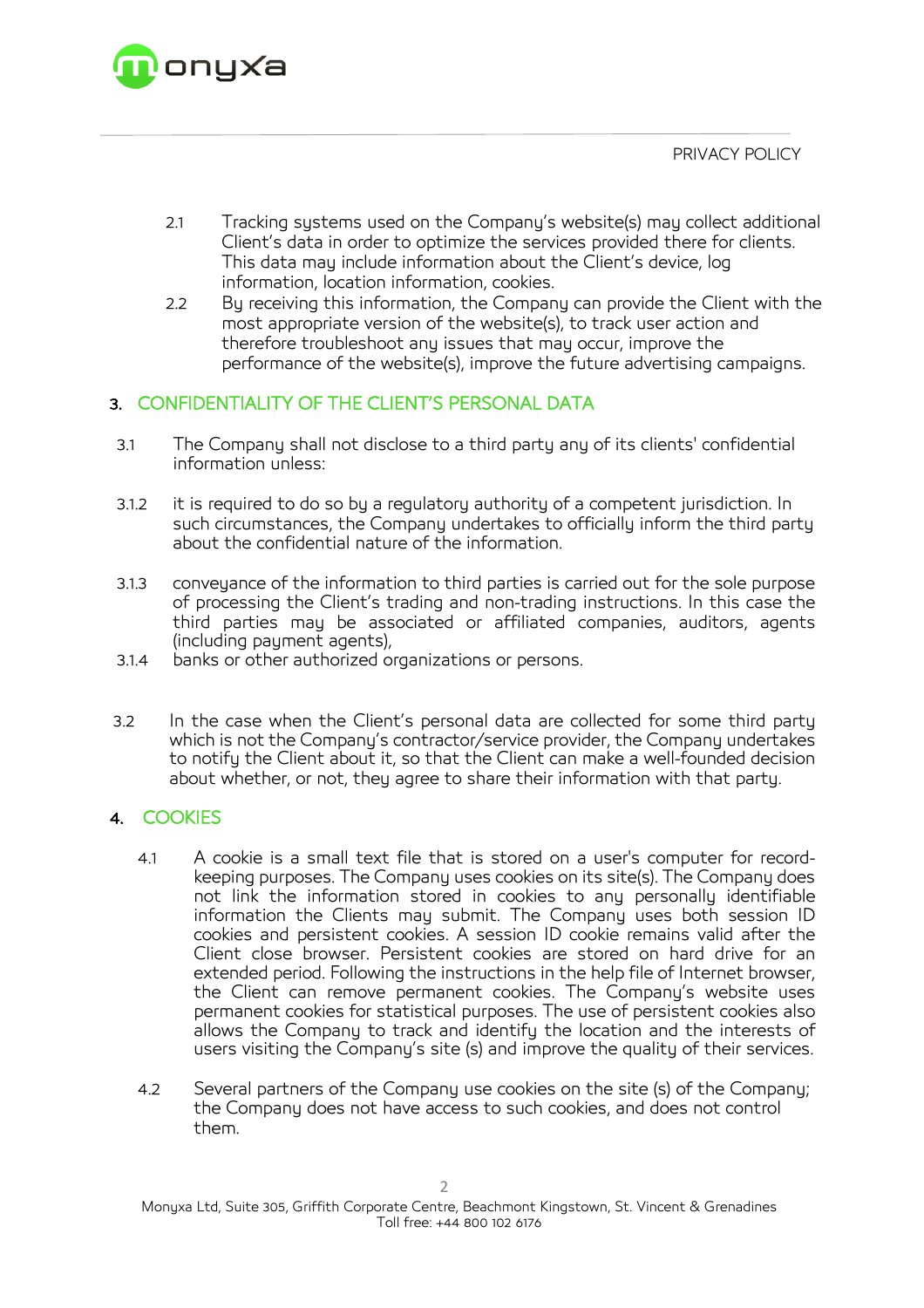

## 5. SAFETY AND PROTECTION OF THE CLIENT'S PERSONAL INFORMATION

- 5.1 The personal information that the Client provides when registering as a user of the site(s) or the services is classified as Registered information. Registered information is protected in many ways. The Client can access the Registered information by means of the password selected by the Client during the registration. This password is encrypted and known only to the Client. The Client should not share the password with anyone. The Registered information is safely stored on secure servers accessible only to authorized personnel via a password. Besides, in order to secure the personal information, the Company may use SSL-certificate.
- 5.2 The personal information provided to the Company which does not qualify as Registered information, also resides on secure servers and is also accessible only to authorized personnel via password. The Client has no access to this information; therefore, the Client will not receive the password allowing to modify it.

## 6. CREDIT/DEBIT CARD DATA SAFETY

6.1 The Client's received confidential data is processed in processing centre. The Client's credit/debit card details are not stored in the payment system after the moment of transaction made via the card.

#### 7. CHANGES IN THE PERSONAL INFORMATION

7.1 In case of any changes in the personal information the Client should inform the Company using the contacts on the website.

#### 8. CONTENT OF EXTERNAL SITES

8.1 The Company's website may include links to external websites that the Company does not have influence over, thus the Company is not responsible for their content. It is the provider of the website or of the information who is responsible for the external sites content.

#### 9. LEGAL DISCLAIMER

9.1 The Company reserves the right to disclose your personally identifiable information as required by rules and regulations, and when the Company